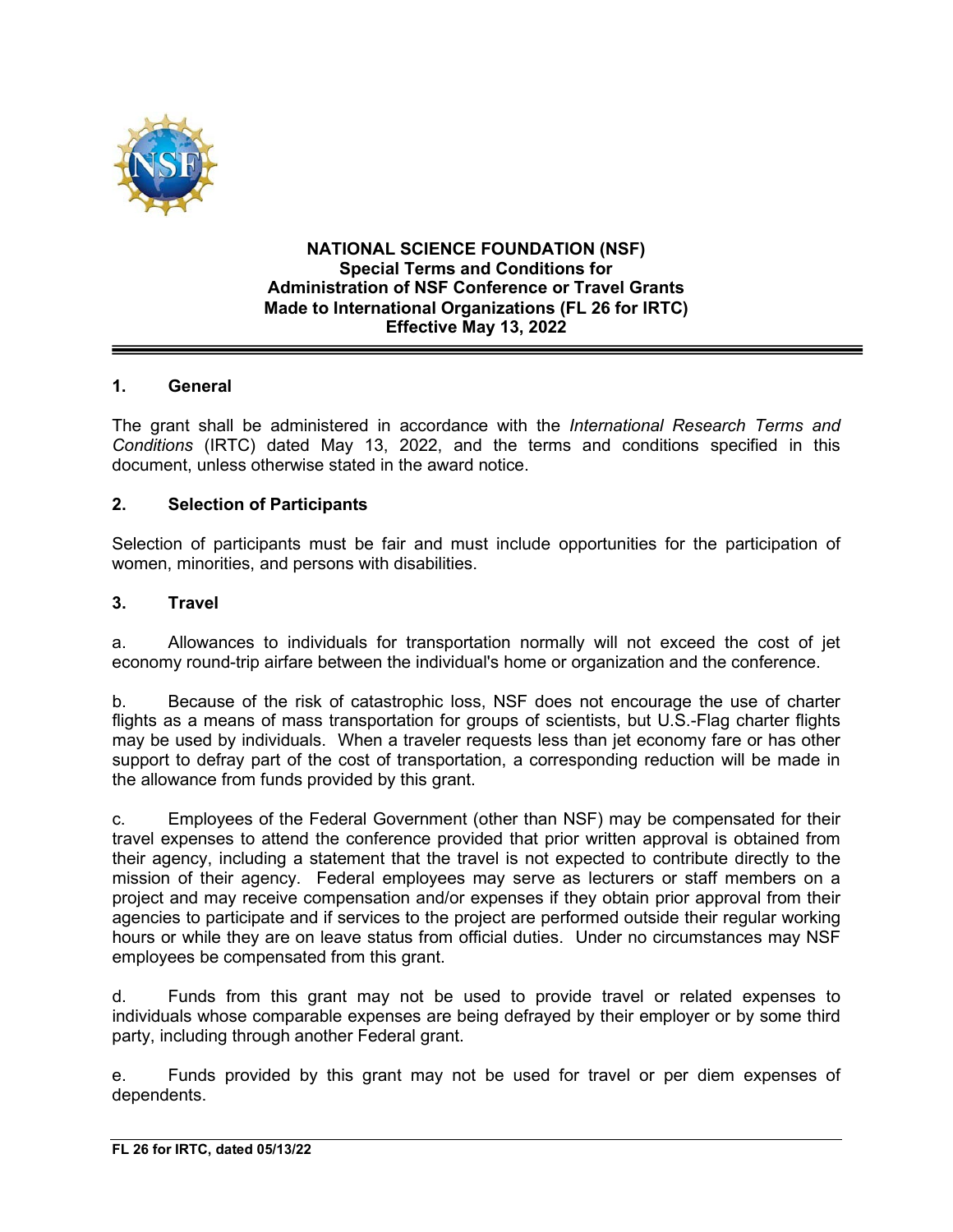f. Further NSF approval of separate trips by persons to attend the conference is not required.

g. Any air transportation to, from, between, or within a country other than the U.S. of persons or property, the expense of which will be assisted by NSF funding, must be performed in accordance with Article 9, "*Travel*" of the NSF *International Research Terms and Conditions* (IRTC)*.* 

h. NSF assumes no responsibility for securing passports or visas required by persons because of their participation in an NSF-supported project.

i. Costs of entertainment, amusement, diversion and social activities and any costs directly associated with such activities (such as tickets to shows or sporting events, meals, lodging, rentals, transportation, and gratuities) are unallowable. Travel, meal, and hotel expenses of grantee employees who are not on travel status also are not permitted.

The grantee also must consult the NSF *Proposal & Award Policies & Procedures Guide* (PAPPG) Chapter II.E.9, which provides additional coverage on allowability of costs associated with conferences.

# **4. Harassment-Free Environment**

For any grant that provides support for an NSF-sponsored conference (in whole or in part), the grantee is required to have a policy or code-of-conduct that addresses sexual harassment, other forms of harassment, and sexual assault, and that includes clear and accessible means of reporting violations of the policy or code-of-conduct. The policy or code-of-conduct must address the method for making a complaint as well as how any complaints received during the conference will be resolved. The policy or code-of-conduct must be disseminated to conference participants prior to attendance at the conference as well as made available at the conference itself. Grantees are not required to submit the policy or code-of-conduct for review by NSF.

For any grant that provides support for group travel to scientific meetings, prior to the grantee's participation in the meeting, the grantee must assure that the meeting organizer has a written policy or code-of-conduct that addresses sexual harassment, other forms of harassment, and sexual assault, and that includes clear and accessible means of reporting violations of the policy or code-of-conduct. The policy or code-of-conduct must address the method for making a complaint as well as how any complaints received during the meeting will be resolved. Grantees are not required to submit the policy or code-of-conduct for review by NSF.

### **5. Program Income**

In lieu of Article 22.b, "*Program Income*" of the NSF IRTC, substitute the following:

Unless otherwise specified in the grant, program income received or accruing to the grantee during the period of the grant should be designated for deductive treatment and must be remitted to NSF by crediting costs otherwise chargeable against the grant. Program Income in excess of the grant will be remitted to NSF electronically or by check payable to the National Science Foundation.